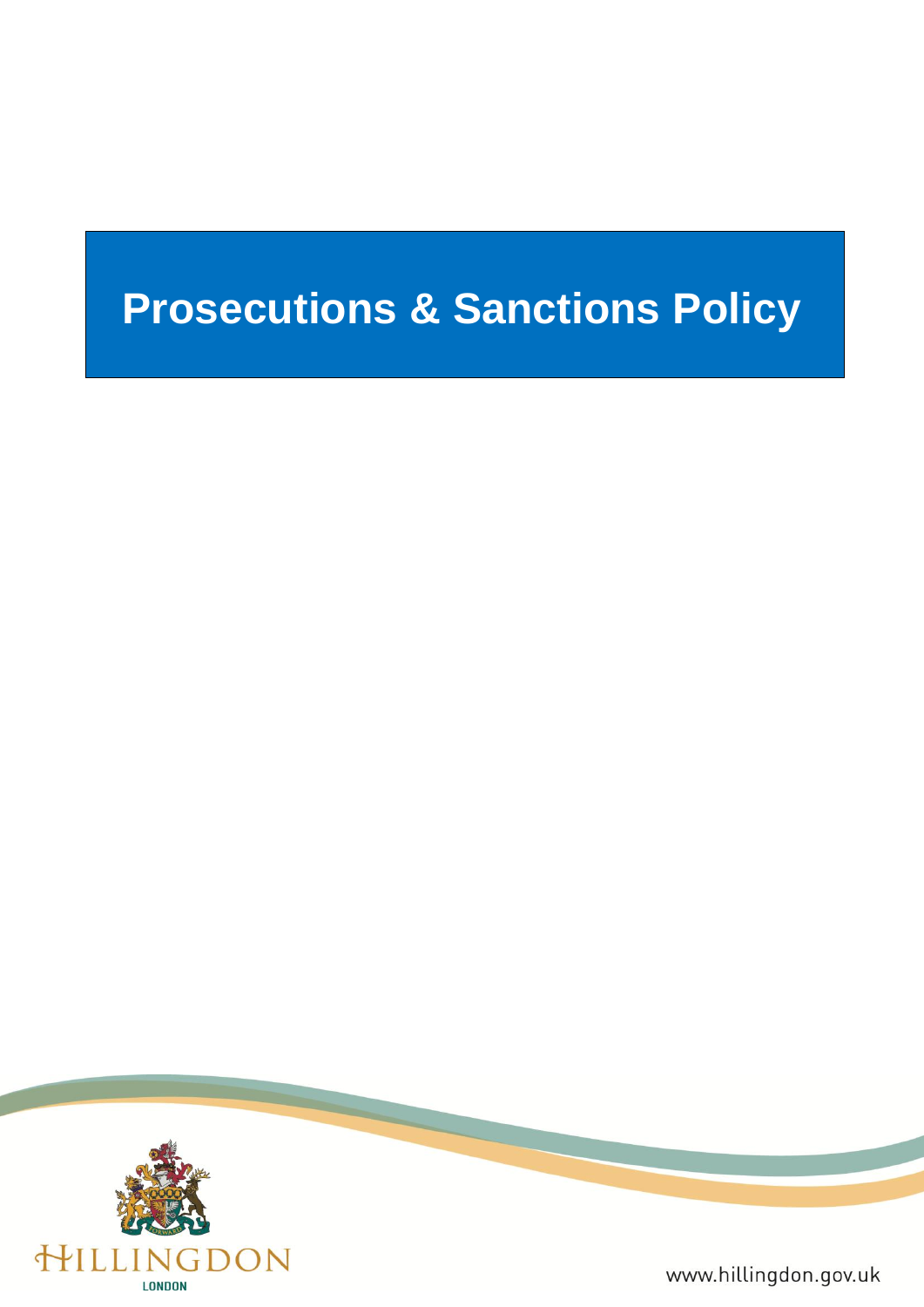# **Contents**

| 1. Introduction                                        | 3 |  |  |
|--------------------------------------------------------|---|--|--|
| 2. Prosecutions & Sanctions                            | 3 |  |  |
| 3. Alternatives to Prosecution                         | 3 |  |  |
| 4. Code for Crown Prosecutors                          | 4 |  |  |
| 5. Other Sanctions or Penalties                        | 4 |  |  |
| <b>6. Other Relevant Policies</b>                      |   |  |  |
| 7. Review Cycle of the Prosecutions & Sanctions Policy |   |  |  |
| The key contacts in connection with this Policy are:   |   |  |  |

**Muir Laurie**

Deputy Director of Exchequer & Business Assurance Services **t:** 01895 556132 **e:** [mlaurie@hillingdon.gov.uk](mailto:mlaurie@hillingdon.gov.uk)

# **Zac O'Neil**

Head of Counter Fraud **t:** 01895 250369 **e:** [zoneil@hillingdon.gov.uk](mailto:zoneil@hillingdon.gov.uk)

# **Raj Alagh**

Borough Solicitor & Monitoring Officer **t:** 01895 250617 **e:** [ralagh@hillingdon.gov.uk](mailto:ralagh@hillingdon.gov.uk)

# **Version Control:**

| <b>Version</b><br>No. | <b>Date</b> | <b>Revision History</b> | <b>Author</b> |
|-----------------------|-------------|-------------------------|---------------|
| 0.1                   | 4 Dec 2018  | Initial draft           | Zac O'Neil    |
| 0.2                   | 10 Dec 2018 | <b>Revised draft</b>    | Muir Laurie   |
| 0.3                   | 11 Jan 2019 | <b>Revised draft</b>    | Raj Alagh     |
| 0.4                   | 21 Jan 2019 | <b>Revised draft</b>    | Muir Laurie   |
| 0.5                   | 27 Sep 2019 | <b>Issued version</b>   | Muir Laurie   |

**Page**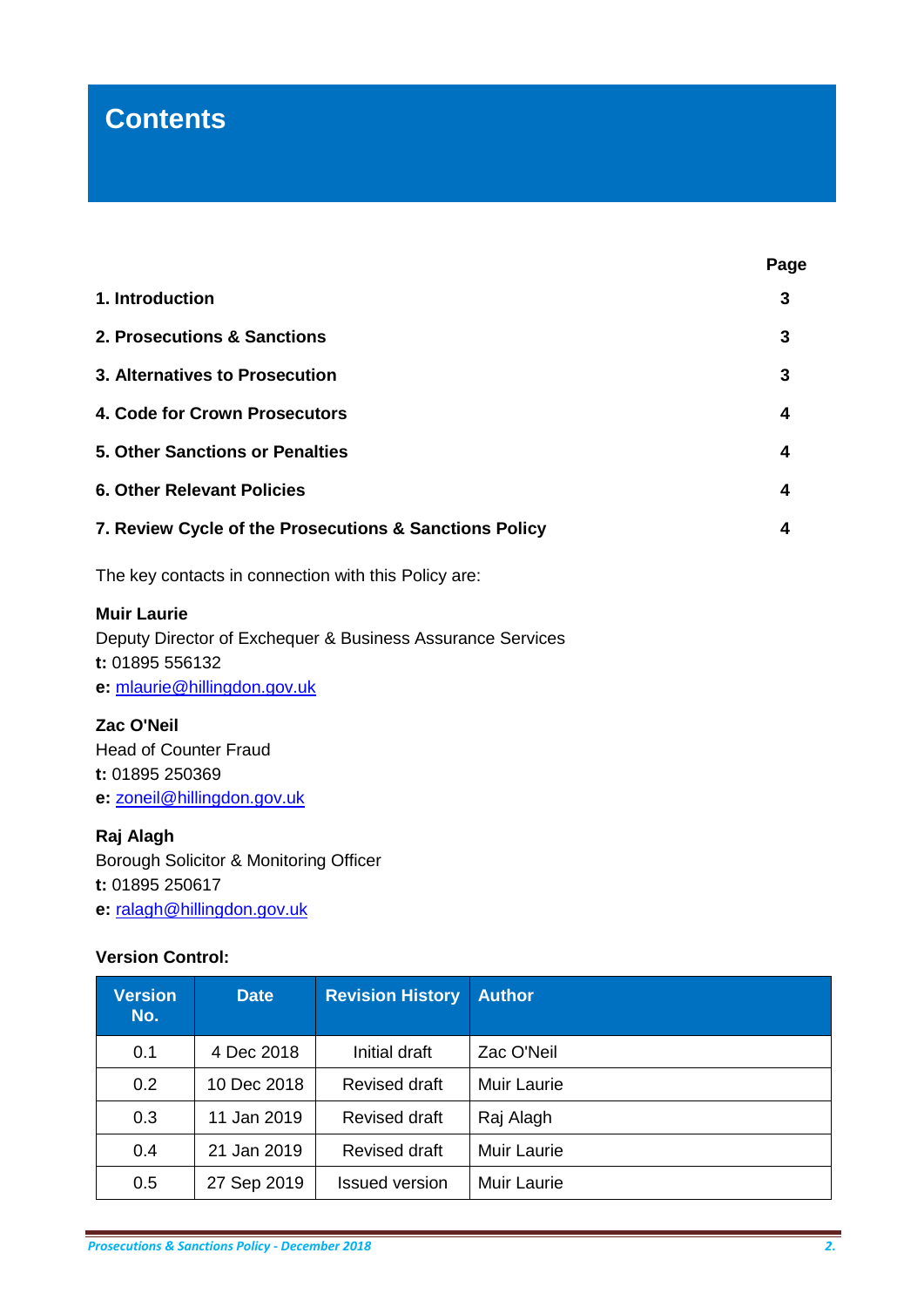#### **1. Introduction**

- 1.1 This policy sets out the London Borough of Hillingdon's decision making process for when a prosecution is undertaken or another sanction/penalty is applied by the Council. This is within the Council's remit as a Prosecution Authority under section 222 of the Local Government Act 1972 and Regulator under the Legislative and Regulatory Reform Act 2006 and Regulators' Code.
- 1.2 All Council officers, or individuals not directly employed by the Council, that are carrying out a Council function involving prosecution and/or the application of statutory or non-statutory sanctions or enforcement (in relation to criminal offences and/ or unlawful activity) must apply the principles of this **Prosecutions & Sanctions Policy** as part of that function. All other policies or guidance relevant to the application of criminal or civil sanctions by the Council shall refer to this Policy where it is determined appropriate to do so.

#### **2. Prosecutions & Sanctions**

- 2.1 The Council will prosecute any person or organisation who commits a criminal offence against the systems, processes and functions of the Council and/or assaults or threatens any member or employee of the Council. The Council will also prosecute, or take enforcement action against, any person or organisation that commits an offence or is otherwise acting unlawfully, where the Council has a statutory or other responsibility for enforcement in respect of that offence or unlawful activity. Any person who commits such an offence will be prosecuted if there is sufficient evidence and if, in the opinion of the Council, it is in the public interest to do so. In the case of unlawful activity, statutory enforcement action will be taken where appropriate and the law allows.
- 2.2 When deciding if it is in the public interest, all officers of sufficient authority who decide whether to prosecute on behalf of the Council, will be guided by the Code for Crown Prosecutors (CCP), and consider each case on its own merits. Whenever it is appropriate, consideration will be given to applying other sanctions, such as a civil penalty, as an alternative to prosecution if it is in the public interest to do so and an alternative to prosecution is available.
- 2.3 If it is the case that a specific statutory or regulatory process, rule or code, applies to the decision to prosecute or apply a sanction to an offence or unlawful activity, other than, or in addition to, the CCP or general law applicable to prosecution or sanctions, the relevant statutory or regulatory process, rule or code will take precedence over this policy in that decision. The Council will, where appropriate, produce guidance applicable to such circumstances.
- 2.4 If it is the case that the Council, and/or other individual, has suffered a material/financial loss as a result of, or in relation, to a criminal offence to which this policy applies, the Council may take separate action to stop further loss and/or recover money or assets, including taking action under the Proceeds of Crime Act 2002, irrespective of any criminal proceedings.

# **3. Alternatives to Prosecution**

- 3.1 **Cautions** In the issuing of Cautions, LBH will always be guided by the relevant statutory guidance; currently the Ministry of Justice – "*Simple Caution for Adult Offender*" guidance.
- 3.2 **Statutory Sanctions/Enforcement** The Council may consider a Statutory Sanction or Enforcement action, whether a monetary penalty or otherwise, as an alternative to prosecution for an offence, where the imposition or offer of such a sanction or enforcement action for the specified offence or offences is prescribed by law.